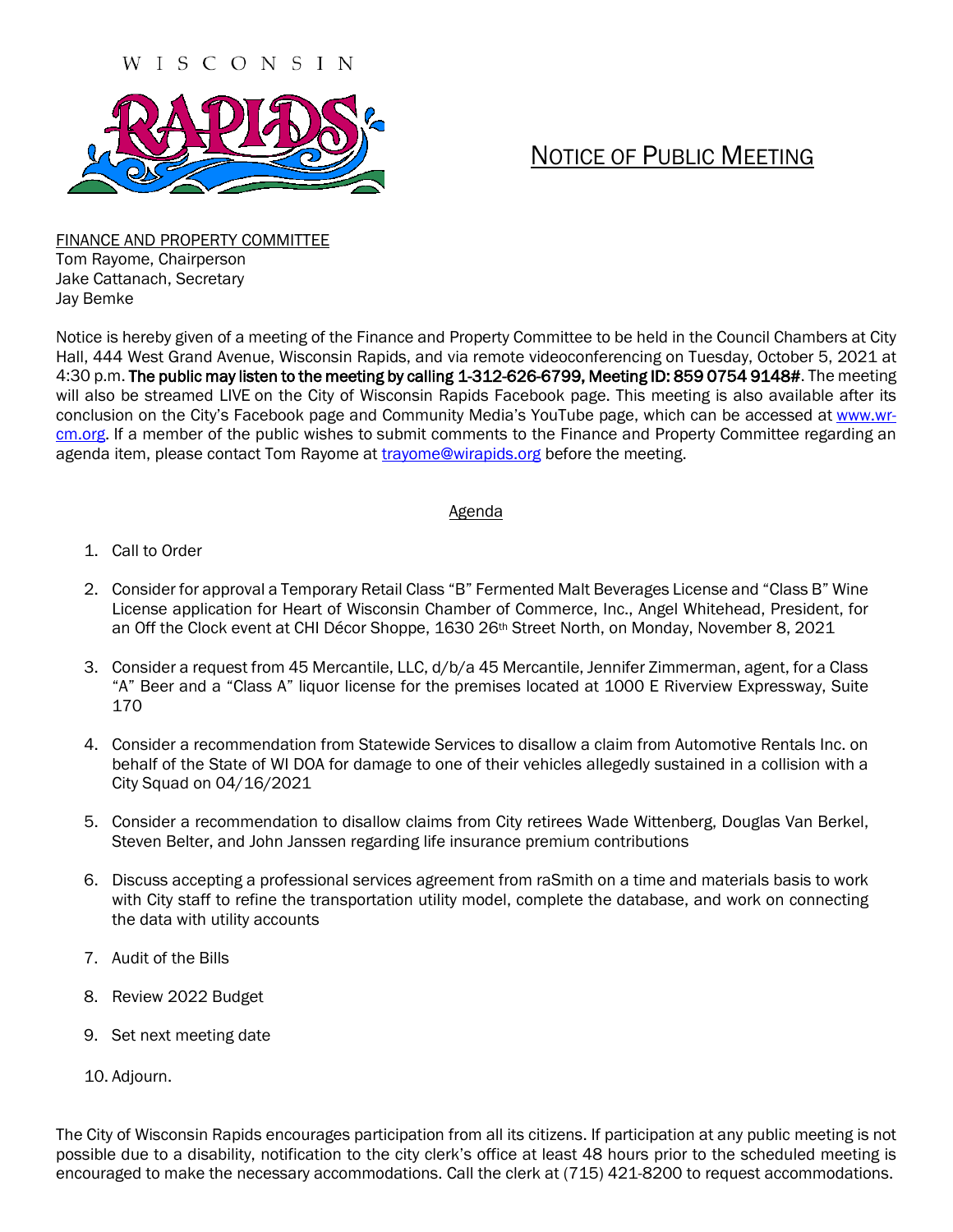# Application for Temporary Class "B" / "Class B" Retailer's License

See Additional Information on reverse side. Contact the municipal clerk if you have questions.

Contract of the Contract of the

| See Additional Information on reverse side.  Contact the municipal clerk if you have questions.                                                                                                                                                                                                                                                                                                                                                                                                                                                                                            |                                                                                                                                                                                                         |
|--------------------------------------------------------------------------------------------------------------------------------------------------------------------------------------------------------------------------------------------------------------------------------------------------------------------------------------------------------------------------------------------------------------------------------------------------------------------------------------------------------------------------------------------------------------------------------------------|---------------------------------------------------------------------------------------------------------------------------------------------------------------------------------------------------------|
| FEE \$                                                                                                                                                                                                                                                                                                                                                                                                                                                                                                                                                                                     | <b>Application Date:</b>                                                                                                                                                                                |
| <b>B</b> city of <i>Misconsin Hapids</i><br>$\Box$ Town<br>Village                                                                                                                                                                                                                                                                                                                                                                                                                                                                                                                         | County of                                                                                                                                                                                               |
| The named organization applies for: (check appropriate box(es).)<br>A Temporary Class "B" license to sell fermented malt beverages at picnics or similar gatherings under s. 125.26(6), Wis. Stats.<br>$\Sigma$ A Temporary "Class B" license to sell wine at picnics or similar gatherings under s. 125.51(10), Wis. Stats,<br>at the premises described below during a special event beginning \\<br>to comply with all laws, resolutions, ordinances and regulations (state, federal or local) affecting the sale of fermented malt beverages<br>and/or wine if the license is granted. | B<br>and ending<br>and agrees                                                                                                                                                                           |
| <b>1. Organization</b> (check appropriate box) $\rightarrow$<br>Bona fide Club                                                                                                                                                                                                                                                                                                                                                                                                                                                                                                             | Church<br>Lodge/Society                                                                                                                                                                                 |
| Veteran's Organization<br>ch. 181, Wis. Stats.<br>(a) Name<br>Address<br>(c) Date organized<br>(d) If corporation, give date of incorporation<br>(e) If the named organization is not required to hold a Wisconsin seller's permit pursuant to s. 77.54 (7m), Wis. Stats., check this<br>box:<br>Names and addresses of all officers:<br>(f)<br>Whitchedd<br>President $HTUPL$<br>120<br>sin 100<br>Vice President Y<br>Secretary<br>Treasurer<br>(g) Name and address of manager or person in charge of affair; han Schwing le<br>Wisconsin'                                              | Fair Association or Agricultural Society<br>Chamber of Commerce or similar Civic or Trade Organization organized under<br>Courmerce<br>18m/2er<br>2 Dids<br>City<br>Village<br>Town<br>1120 Lincollist, |
| 2. Location of Premises Where Beer and/or Wine Will Be Sold, Served, Consumed, or Stored, and Areas Where Alcohol<br><b>Beverage Records Will be Stored:</b>                                                                                                                                                                                                                                                                                                                                                                                                                               |                                                                                                                                                                                                         |
| (a) Street number<br>(b) Lot<br>(c) Do premises occupy all or part of building?<br>(d) If part of building, describe fully all premises covered under this application, which floor or floors, or room or rooms, license is to cover: DCCOL SHODPC, $M\ddot{a}$ in $+$ DOL, $D\ddot{a}$ ICOL 4, $d$ HO $\ddot{a}$ II $D\dd$                                                                                                                                                                                                                                                                | <b>Block</b>                                                                                                                                                                                            |
| 3. Name of Event<br>Name of Event<br>(a) List name of the event CHI Decor Stroppe Off the Clock                                                                                                                                                                                                                                                                                                                                                                                                                                                                                            |                                                                                                                                                                                                         |
| <b>DECLARATION</b>                                                                                                                                                                                                                                                                                                                                                                                                                                                                                                                                                                         |                                                                                                                                                                                                         |
| An officer of the organization, declares under penalties of law that the information provided in this application is true and correct to the<br>best of his/her knowledge and belief. Any person who knowingly provides materially false information in an application for a license<br>may be required to forfeit not more than \$1,000.                                                                                                                                                                                                                                                  |                                                                                                                                                                                                         |
| Officer Angelne Whitelead                                                                                                                                                                                                                                                                                                                                                                                                                                                                                                                                                                  | Heart of Wisconsin Chamber of                                                                                                                                                                           |
| Date Filed with Clerk                                                                                                                                                                                                                                                                                                                                                                                                                                                                                                                                                                      | Date Reported to Council or Board<br>Letter Assembly Date Reported to Council or Board                                                                                                                  |
| Date Granted by Council                                                                                                                                                                                                                                                                                                                                                                                                                                                                                                                                                                    | License No.                                                                                                                                                                                             |
| AT-315 (R. 9-19)<br>5386 \$10.00                                                                                                                                                                                                                                                                                                                                                                                                                                                                                                                                                           | <b>Wisconsin Department of Revenue</b>                                                                                                                                                                  |

**Wisconsin Department of Revenue**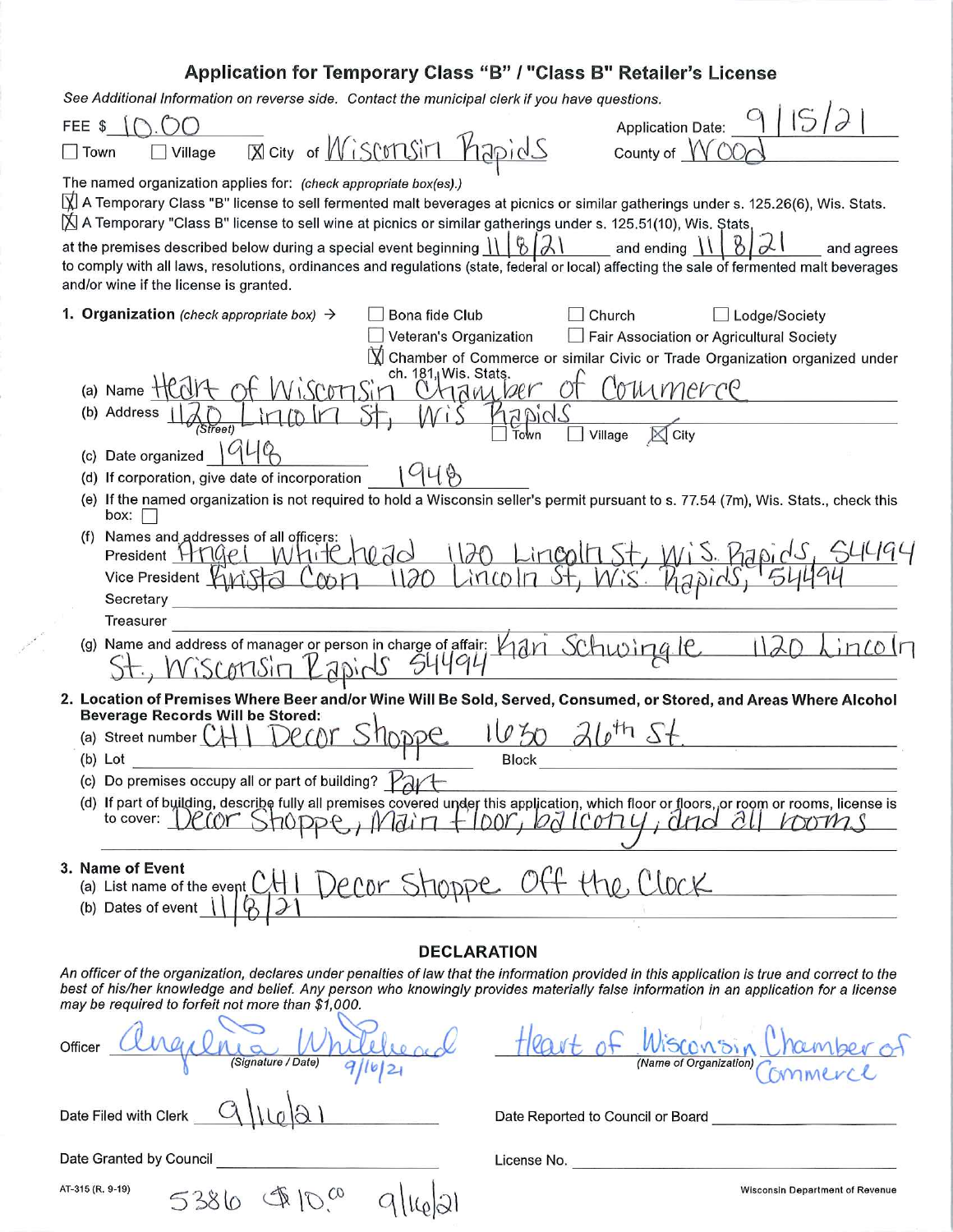Pd #2D 9/28/2021 #5391

FEE

NIA

 $30.00$ 

| Original Alcohol Beverage Retail License Application<br>(Submit to municipal clerk.) |                                    |                                                    | Applicant's Wisconsin Seller's Permil Number<br>456103069936304 |          |
|--------------------------------------------------------------------------------------|------------------------------------|----------------------------------------------------|-----------------------------------------------------------------|----------|
|                                                                                      |                                    | ending: 06/30/2022                                 | <b>FEIN Number</b><br>85-4376716                                |          |
| For the license period beginning: $07/01/2021$<br>(mm dd vyvy)<br>(mm da yyvy)       |                                    | <b>TYPE OF LICENSE</b><br><b>REQUESTED</b>         | FI                                                              |          |
|                                                                                      | Town of                            |                                                    | Class A beer                                                    |          |
| To the Governing Body of the: []<br>Village of<br>l√ City of                         |                                    | WISCONSIN RAPIDS                                   | Class B beer                                                    | S        |
|                                                                                      |                                    |                                                    | Class C wine                                                    |          |
| County of WOOD                                                                       |                                    |                                                    | √ Class A liquor                                                |          |
|                                                                                      |                                    | Aldermanic Dist. No.<br>(if required by ordinance) | Class A liquor (cider only)                                     | l S<br>N |
|                                                                                      |                                    |                                                    | ∃ Class B liquor                                                |          |
|                                                                                      |                                    |                                                    | Reserve Class B liquor                                          |          |
| Check one: [1] Individual                                                            | V Limited Liability Company        |                                                    | Class B (wine only) winery                                      | 13       |
| Partnership<br>H                                                                     | Corporation/Nonprofit Organization |                                                    | Publication fee                                                 | $3\,20$  |
|                                                                                      |                                    |                                                    | TOTAL FEE                                                       | \$       |

#### Avininal Alechal Rouseaus  $$

45 MERCANTILE, LLC

An "Auxiliary Questionnaire," Form AT-103, must be completed and attached to this application by each individual applicant, by each member of a partnership, and by each officer, director and agent of a corporation or nonprofit organization, and by each member/manager and agent of a limited liability company. List the full name and place of residence of each person.

| President / Member Last Name      | (First)         | (Middle Name) | Home Address (Street, City or Post Office, & Zip Code) |
|-----------------------------------|-----------------|---------------|--------------------------------------------------------|
| ZIMMERMANN                        | <b>JENNIFER</b> | ANN           | 232259 CTY ROAD Q, RINGLE, WI 54471                    |
| Vice-President / Member Last Name | (Fust)          | (Middle Name) | Home Address (Street, City or Post Office, & Zip Code) |
| ZIMMERMANN                        | SAMUEL.         | PAUL          | 232259 CTY ROAD Q, RINGLE, WI 54471                    |
| Secretary./ Member Last Name      | (Fits)          | (Middle Name) | Home Address (Street, City or Post Office, & Zlp Code) |
| SCHMIDT                           | KENNETH         | ALLEN.        | 232904 EAU CLAIRE RIVER RD RINGLE, WI<br>54471         |
| Treasurer / Member Last Name      | (First)         | (Middle Name) | Home Address (Street, City or Post Office, & Zip Code) |
| <b>NELLES</b>                     | <b>DAVID</b>    | <b>BRTAN</b>  | 319 WESTON AVENUE, WAUSAU, WI 54403                    |
| Agent Last Name                   | (First)         | (Middle Name) | Home Address (Street, City or Post Office, & Zip Code) |
| ZIMMERMANN                        | JENNIFER        | ANN           | 232259 CTY ROAD Q, RINGLE, WI 54471                    |
| Directors / Managers Last Name    | $(f$ irst)      | (Middle Name) | Home Address (Street, City or Post Office, & Zip Code) |
|                                   |                 |               |                                                        |

1. Trade Name 45 MERCANTILE.

Business Phone Number 715-712-0324

2. Address of Premises 1000 E RIVERVIEW EXPWY # 170 Post Office & Zip Code MISCONSIN RAPIDS 54494

3. Premises description: Describe building or buildings where alcohol beverages are to be sold and stored. The applicant must include all rooms including living quarters, if used, for the sales, service, consumption, and/or storage of alcohol beverages and records. (Alcohol beverages may be sold and stored only on the premises described.)  $\leq$ ui te

| ENTIRE PREMISES AT THE ABOVE ADDRESS. |  |  |
|---------------------------------------|--|--|

INCLUDING REAR AREA FOR STORAGE AND STAGING (ACCESSIBLE ONLY BY

| EMPLOYEES) AND THE FRONT AREA FOR RETAIL SALES |  |  |  |  |
|------------------------------------------------|--|--|--|--|
|                                                |  |  |  |  |

4. Legal description (omit if street address is given above);

(b) If yes, under what name was license issued?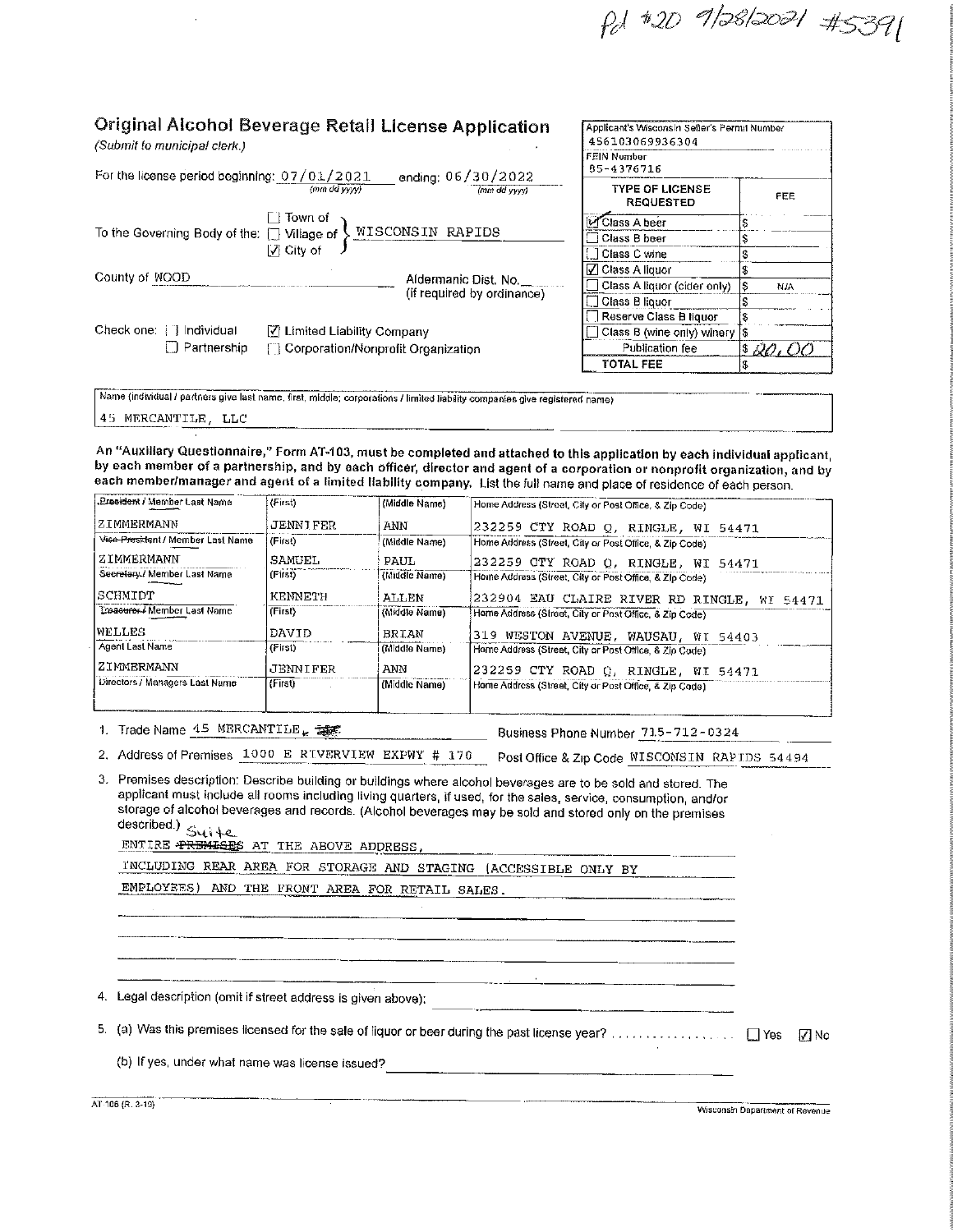| 7. Is the applicant an employe or agent of, or acting on behalf of anyone except the named applicant? $\Box$ Yes $\Box$ No<br>If yes, explain.                                                                                                                                                                                                                                                                     |             |           |
|--------------------------------------------------------------------------------------------------------------------------------------------------------------------------------------------------------------------------------------------------------------------------------------------------------------------------------------------------------------------------------------------------------------------|-------------|-----------|
| <u> 1989 - Johann John Stein, markin amerikan ba</u><br>$\frac{1}{2}$ . The contract of the contract of the contract of the contract of the contract of the contract of the contract of the contract of the contract of the contract of the contract of the contract of the contract of t<br><u> 1980 - Johann Stein, skriuwer yn it stiet fan de Amerikaanske kommunente fan de Amerikaanske kommunente fan d</u> |             |           |
| 8. Does any other alcohol beverage retail licensee or wholesale permittee have any interest in or control of this                                                                                                                                                                                                                                                                                                  |             | IZ⊟No     |
|                                                                                                                                                                                                                                                                                                                                                                                                                    |             |           |
| 9. (a) Corporate/limited liability company applicants only: insert state MTSCONSIN and date 12/10/20<br>of registration.                                                                                                                                                                                                                                                                                           |             |           |
| (b) Is applicant corporation/limited liability company a subsidiary of any other corporation or limited liability                                                                                                                                                                                                                                                                                                  | □ Yes 【刀 No |           |
| (c) Does the corporation, or any officer, director, stockholder or agent or limited liability company, or any<br>member/manager or agent hold any interest in any other alcohol beverage ficense or permit in Wisconsin? [7] Yes [7] No<br>If yes, explain.<br>CLASS A LICENSE IN TOWN OF GRAND RAPIDS, WOOD COUNTY, AND ALSO IN                                                                                   |             |           |
| TOWN OF ROLLING, LANGLADE COUNTY, WISCONSIN<br><u> Andreas Andreas and American and American and American and American and American and American and American and American and American and American and American and American and American and American and American and Ameri</u>                                                                                                                                |             |           |
| 10. Does the applicant understand they must register as a Retail Beverage Alcohol Dealer with the federal<br>government, Alcohol and Tobacco Tax and Trade Bureau (TTB) by filing (TTB form 5630.5d) before beginning                                                                                                                                                                                              |             | $\Box$ No |
| 11. Does the applicant understand they must hold a Wisconsin Seller's Permit? [phone (608) 266-2776]  [7] Yes [7] No                                                                                                                                                                                                                                                                                               |             |           |
| 12. Does the applicant understand that they must purchase alcohol beverages only from Wisconsin wholesalers,                                                                                                                                                                                                                                                                                                       |             |           |

 $\Delta \sim 10^{-11}$ 

the best of the knowledge of the signer. Any person who knowingly provides materially false information on this application may be required to forfeit not more than \$1,000. Signer agrees to operate this business according

| Contact Person's Name (Last, First, M.I.) | Tille/Member   | : Dais                              |
|-------------------------------------------|----------------|-------------------------------------|
| Jonni∀er Λ.<br>Zimmermann                 | Member         | 09/27/21                            |
| Signatura                                 | i Phone Number | i Email Address                     |
|                                           | 1715-218-4907  | <u>Hennz @catchallsolutions</u> com |
|                                           |                |                                     |

TO BE COMPLETED BY CLERK

 $\bar{.}$ 

| Date received and filed with municipal clerk : Date reported to council / board<br>فسنط | Date provisional license issued | Signature of Clark J Daputy Clerk |  |
|-----------------------------------------------------------------------------------------|---------------------------------|-----------------------------------|--|
| i Date finense granied<br>Date license issued                                           | i License number Issued         |                                   |  |
|                                                                                         |                                 |                                   |  |
|                                                                                         |                                 |                                   |  |

AT-106 (R. 3-19)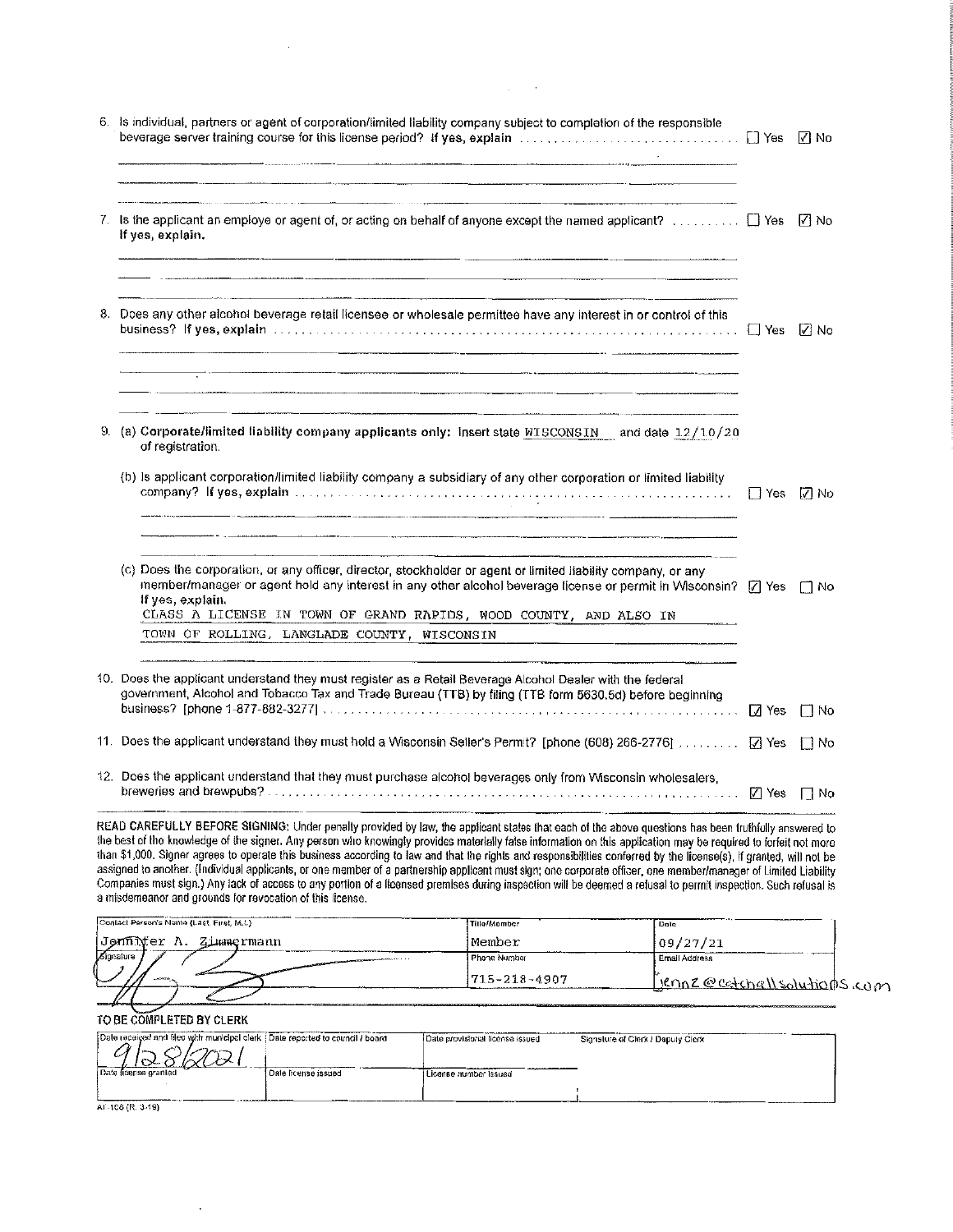## Schedule for Appointment of Agent by Corporation / Nonprofit **Organization or Limited Liability Company**

Submit to municipal clerk.

All corporations/organizations or limited liability companies applying for a license to sell fermented malt beverages and/or intoxicating liquor must appoint an agent. The following questions must be answered by the agent. The appointment must be signed by an officer of the corporation/organization or one member/manager of a limited liability company and the recommendation made by the proper local official.

| To the governing body of:                                                                             | Town<br>│ │ Village<br>$\sqrt{2}$ City | of Wisconsin Rapids                                                                             |                                           | County of Wood                                                                                                                                                                                                                                                                                                                                                                                                                |  |
|-------------------------------------------------------------------------------------------------------|----------------------------------------|-------------------------------------------------------------------------------------------------|-------------------------------------------|-------------------------------------------------------------------------------------------------------------------------------------------------------------------------------------------------------------------------------------------------------------------------------------------------------------------------------------------------------------------------------------------------------------------------------|--|
|                                                                                                       |                                        |                                                                                                 |                                           | The undersigned duly authorized officer/member/manager of $\frac{45}{45}$ Mexcanti.le <sub>xel</sub> LEC<br>(Registered Name of Corporation / Organization or Limited Liability Company)                                                                                                                                                                                                                                      |  |
| 45 Mercantile CROBE Roots (18                                                                         |                                        |                                                                                                 |                                           | a corporation/organization or limited liability company making application for an alcohol beverage license for a premises known as                                                                                                                                                                                                                                                                                            |  |
| located at 1000 E Riverview Expressway, Wisconsin Rapids, WI 54494                                    |                                        | Suite 170 (Trade Name)                                                                          |                                           |                                                                                                                                                                                                                                                                                                                                                                                                                               |  |
|                                                                                                       |                                        |                                                                                                 |                                           |                                                                                                                                                                                                                                                                                                                                                                                                                               |  |
| appoints                                                                                              | Jennifer A. Zimmermann                 | (Name of Appointed Agent)                                                                       |                                           |                                                                                                                                                                                                                                                                                                                                                                                                                               |  |
|                                                                                                       |                                        | 232259 CTY Road Q, Ringle, WI 54471                                                             |                                           |                                                                                                                                                                                                                                                                                                                                                                                                                               |  |
|                                                                                                       |                                        | (Home Address of Appointed Agent)                                                               |                                           |                                                                                                                                                                                                                                                                                                                                                                                                                               |  |
|                                                                                                       |                                        |                                                                                                 |                                           | to act for the corporation/organization/limited liability company with full authority and control of the premises and of all business relative<br>to alcohol beverages conducted therein. Is applicant agent presently acting in that capacity or requesting approval for any corporation/<br>organization/limited liability company having or applying for a beer and/or liquor license for any other location in Wisconsin? |  |
| M Yes<br>i I No                                                                                       |                                        | If so, indicate the corporate name(s)/limited liability company(ies) and municipality(ies).     |                                           | Town of Rolling, Langlade County, and Town of Grand Rapids, Wood County                                                                                                                                                                                                                                                                                                                                                       |  |
| Is applicant agent subject to completion of the responsible beverage server training course?          |                                        |                                                                                                 |                                           | $\sqrt{ }$ No<br>$ $ Yes                                                                                                                                                                                                                                                                                                                                                                                                      |  |
|                                                                                                       |                                        |                                                                                                 |                                           |                                                                                                                                                                                                                                                                                                                                                                                                                               |  |
| Place of residence last year $232259$ CTY Road Q, Ringle, WI 54471                                    |                                        |                                                                                                 |                                           |                                                                                                                                                                                                                                                                                                                                                                                                                               |  |
| By:<br>\$1,000.                                                                                       | For 45 Mercantile, LLC                 |                                                                                                 | (Signature of Officer / Momber / Manager) | (Name of Corporation / Organization / Limited Liability Company)<br>Any person who knowingly provides materially false information in an application for a license may be required to forfeit not more than                                                                                                                                                                                                                   |  |
|                                                                                                       |                                        | <b>ACCEPTANCE BY AGENT</b>                                                                      |                                           |                                                                                                                                                                                                                                                                                                                                                                                                                               |  |
| Uennifer A. Zimmermann                                                                                | (Print / Type Agent's Name)            |                                                                                                 |                                           | , hereby accept this appointment as agent for the                                                                                                                                                                                                                                                                                                                                                                             |  |
| beverages conclucted on the premises for the corporation/organization/limited liability company.      |                                        |                                                                                                 |                                           | corporation/organization/limited liability company and assume full responsibility for the conduct of all business relative to alcohol                                                                                                                                                                                                                                                                                         |  |
|                                                                                                       | (Signature of Agent)                   |                                                                                                 |                                           | Agent's age 39                                                                                                                                                                                                                                                                                                                                                                                                                |  |
| 232255 CTY Road Q, Ringle, WI 54471                                                                   |                                        | (Home Address of Agent)                                                                         |                                           | Date of birth                                                                                                                                                                                                                                                                                                                                                                                                                 |  |
|                                                                                                       |                                        | APPROVAL OF AGENT BY MUNICIPAL AUTHORITY<br>(Clerk cannot sign on behalf of Municipal Official) |                                           |                                                                                                                                                                                                                                                                                                                                                                                                                               |  |
| the character, record and reputation are satisfactory and I have no objection to the agent appointed. |                                        |                                                                                                 |                                           | I hereby certify that I have checked municipal and state criminal records. To the best of my knowledge, with the available information,                                                                                                                                                                                                                                                                                       |  |
| Approved on $\frac{1}{\sqrt{Data}}$                                                                   |                                        |                                                                                                 |                                           | Title                                                                                                                                                                                                                                                                                                                                                                                                                         |  |
|                                                                                                       |                                        | (Signature of Proper Local Official)                                                            |                                           | (Town Chair, Village President, Police Chief)                                                                                                                                                                                                                                                                                                                                                                                 |  |

Wisconsin Department of Revenue

AT-104 (R. 4-18)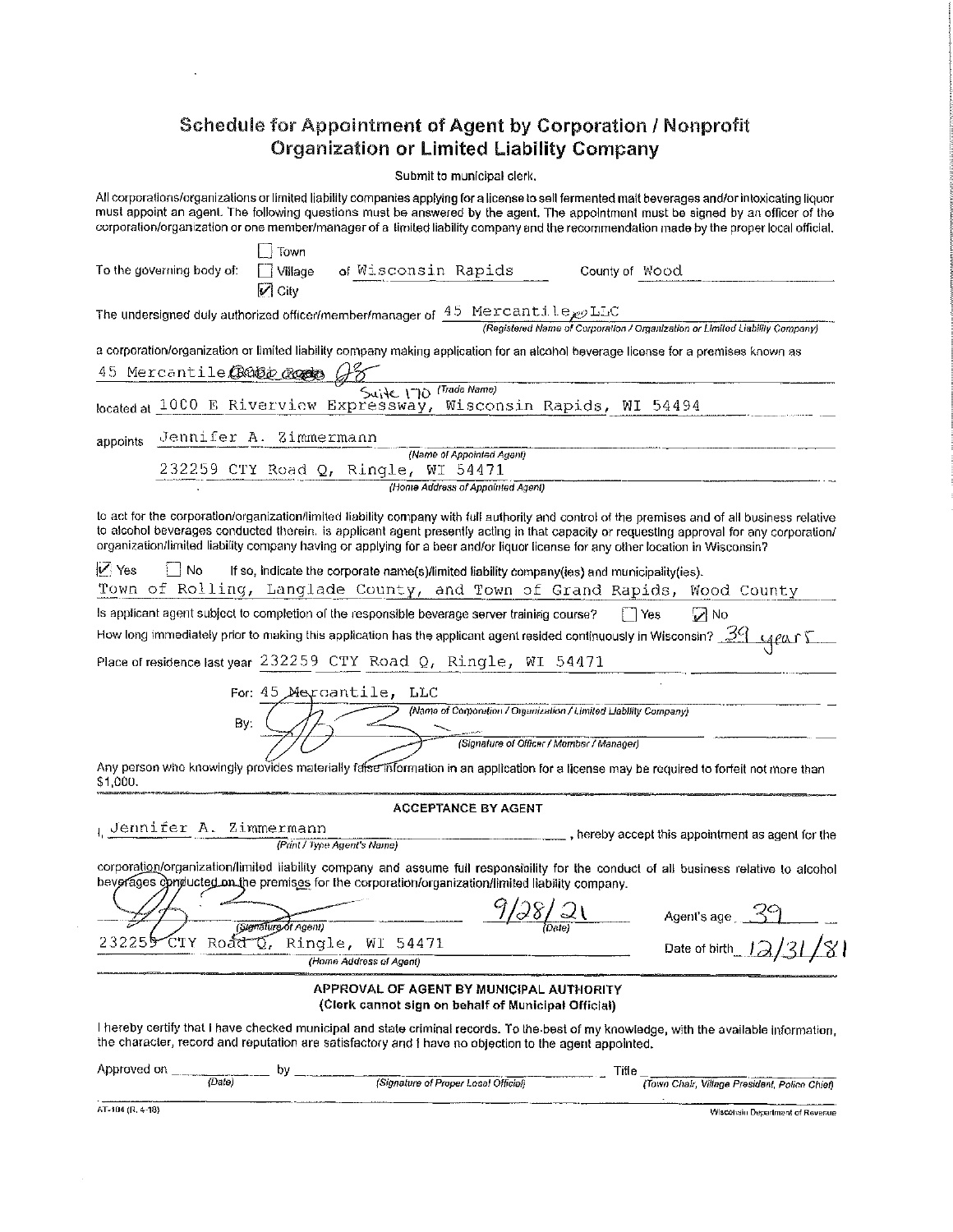

**Requestors Name: Karen Timm** 

Referral Language: Consider a recommendation from Statewide Services to deny a claim from Automotive Rentals Inc. on behalf of the State of WI DOA for damage to one of their vehicles sustained in a collision with a City squad on 04/16/2021.

Background Information: Statewide Services denial is based on the fact that their investigation revealed the WI DOA vehicle was majority at fault for this collision.

Recommendation: Follow recommendation of insurance company to deny the claim to shorten the statute of limitations to six months.

Action you are requesting the committee take: Motion to deny the claim from Automotive Rentals Inc.

If financing is needed, how will it be financed? Insurance Policy Deductible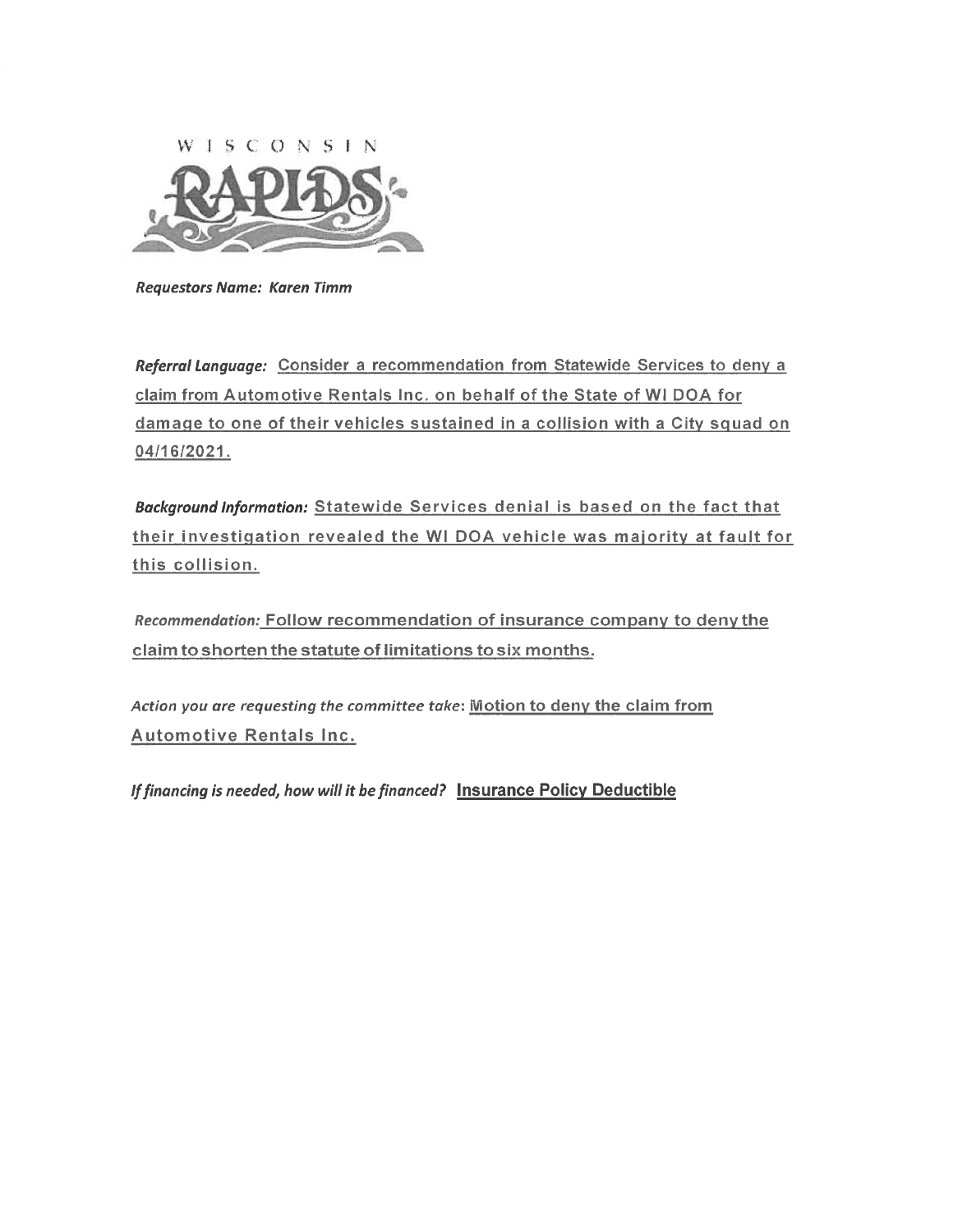## **Statewide Services, Inc.**

**Claim Division** 

1241 John Q. Hammons Dr.<br>P.O. Box 5555<br>Madison, WI 53705-0555<br>877-204-9712

September 7, 2021

City of Wisconsin Rapids Attn: Karen Timm 444 W. Grand Ave. Wisconsin Rapids, WI 54495

League of Wisconsin Municipalities Mutual Insurance Program: Our Insured: City of Wisconsin Rapids Date of loss:  $4/16/2021$ Our Claim  $#$ WM000712910319 Claimant: ARI (On behalf of WI DOA) PO Box 5039 Mt. Laurel, NJ 08054

Dear Ms. Timm,

Statewide Services, Inc. administers the claims for the League of Wisconsin Municipalities Mutual Insurance which insures the City of Wisconsin Rapids. We are in receipt of the claim submitted by Automotive Rentals, Inc. on behalf of the State of WI DOA for damage one of their vehicles sustained in a collision with a City squad on 4/16/2021.

We have reviewed the matter and recommend that the City of Wisconsin Rapids deny this claim pursuant to the Wisconsin statute for disallowance of claim 893.80(lg). The disallowance will shorten the statute of limitations period to six (6) months.

Our denial is based on the fact that our investigation revealed that the WI DOA vehicle was majority at fault for this collision.

Please submit the disallowance directly to ARI at the above address. Please reference ARI file #1497014-KF in your letter. The disallowance should be sent certified or registered mail and must be received by the claimant within 120 days after you receive Notice of Claim. Please send a copy of the disallowance to Statewide Services Inc. Claims.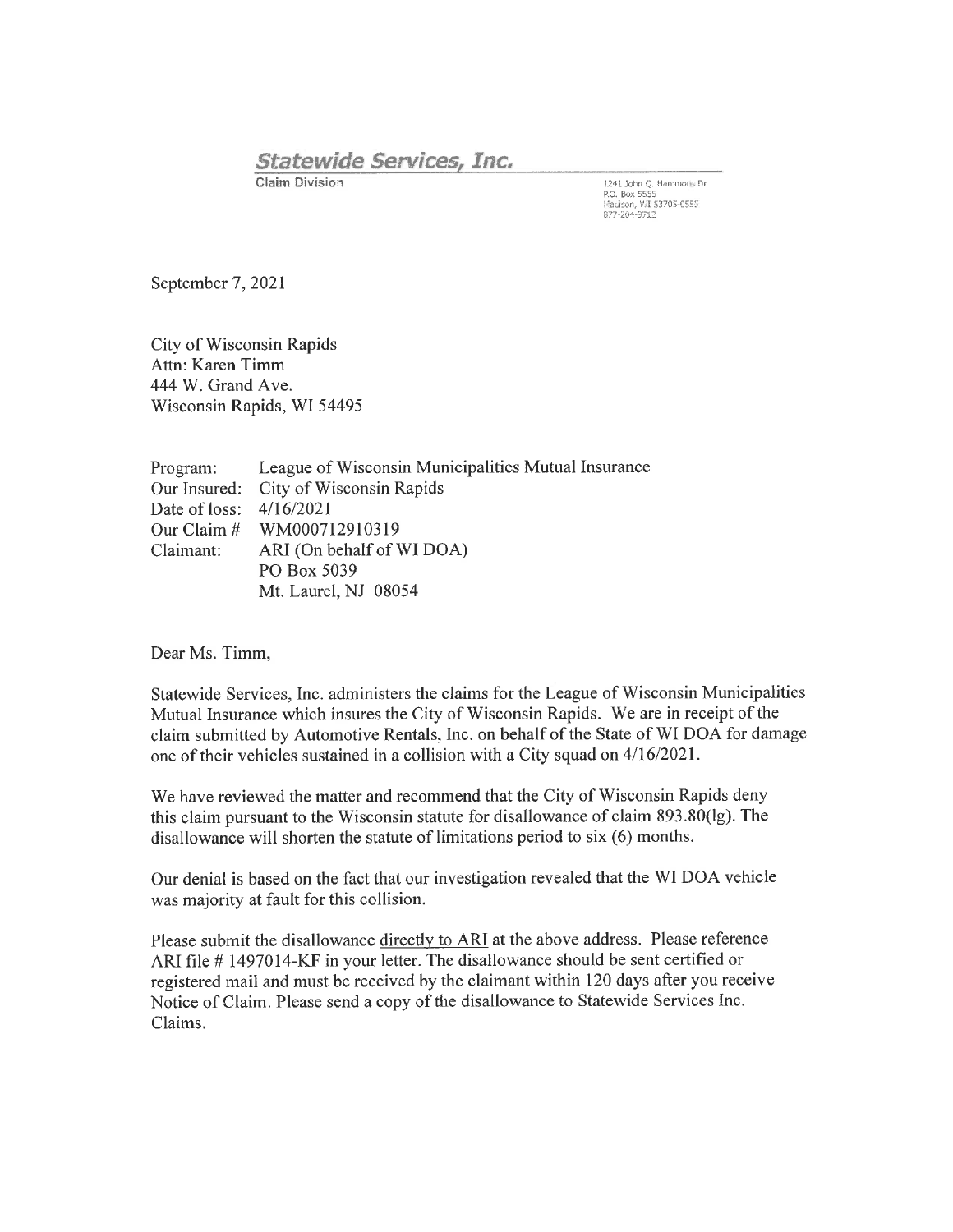Sincerely,

Sarah Bourgeois, AINS Claims Rep. II Statewide Services Inc. PO Box 5555 Madison, WI 53705-0555 608-828-5439 Phone 800-854-1537 Fax sbourgeois@statewidesvcs.com

CC: Darrel Zaleski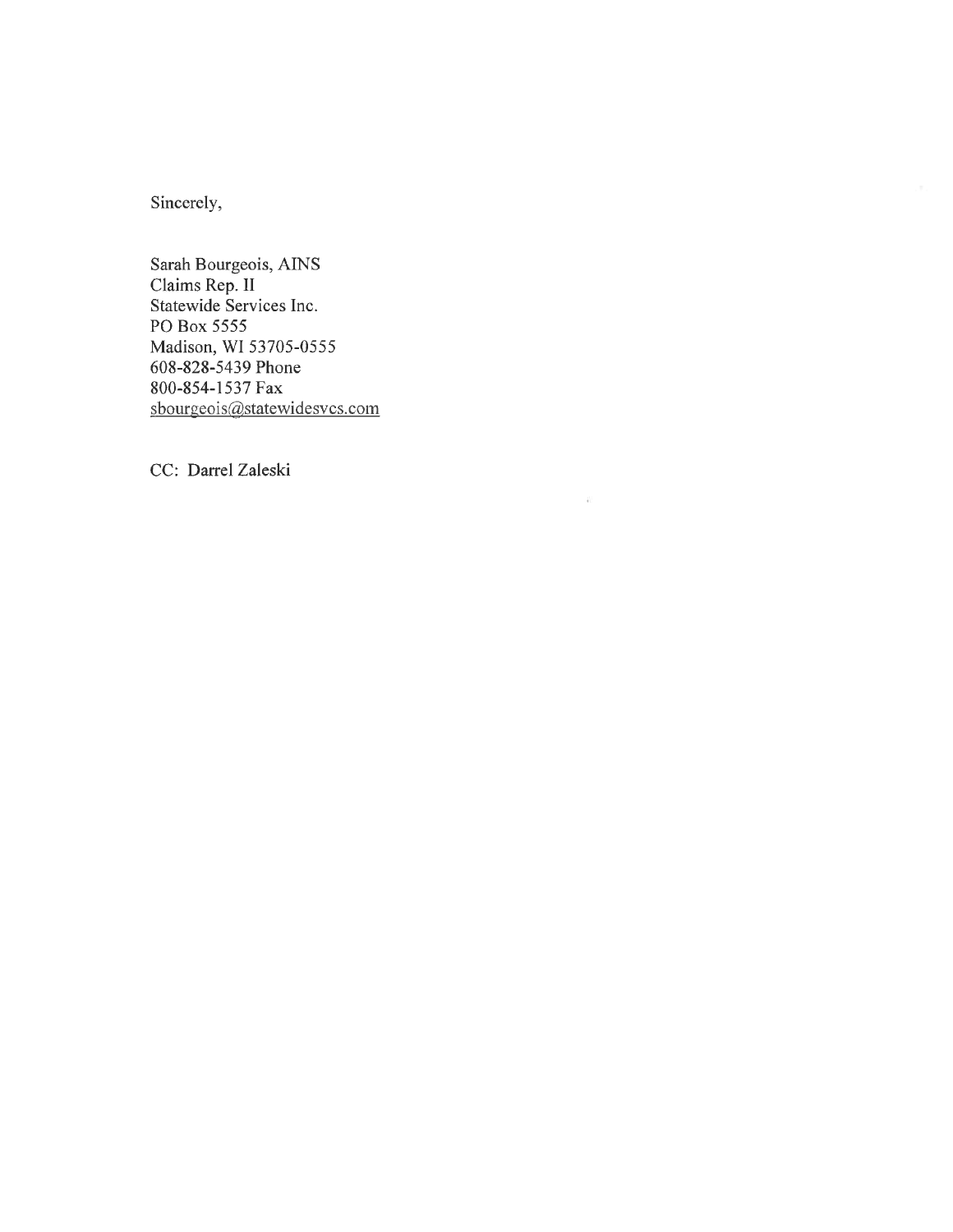September 7, 2021

**ARI** Attn: Kimberly Foley P.O. Box 5039 Mt. Laurel, NJ 08054

Regarding: Our Insured: City of Wisconsin Rapids Our Claim No: WM000712910319 Date/Loss:  $4/16/2021$ Your Claim No: 1497014-KF Your Insured: State of Wisconsin DOA

Dear Ms. Foley,

Statewide Services, Inc. administers the claims for the League of Wisconsin Municipalities Mutual Insurance, which provides the insurance coverage for the City of Wisconsin Rapids. We are in receipt of the subrogation claim you submitted for damage to your insured's vehicle, as a result of the above-referenced collision.

We have performed an investigation and find your insured vehicle to be majority at fault for this collision. The crash report lists 'no contributing action' under Driver Actions for our insured driver. Our insured driver states that your insured driver admitted to being distracted by his radio and looking down while driving when the incident occurred. Your insured vehicle was also operating on the far left of the roadway/lane, rather than the far right, as it should have been. There is no traffic control at the location of the collision. Therefore, Statewide Services Inc. finds your insured driver to be majority at fault and we will be advising the City of Wisconsin Rapids to disallow your claim. If you disagree with this decision and wish to further pursue your subrogation claim, Statewide Services is a member of Arbitration Forums (07389-0002, LEAGUE OF WI MUNICIPALITIES MUTUAL INS).

Respectfully,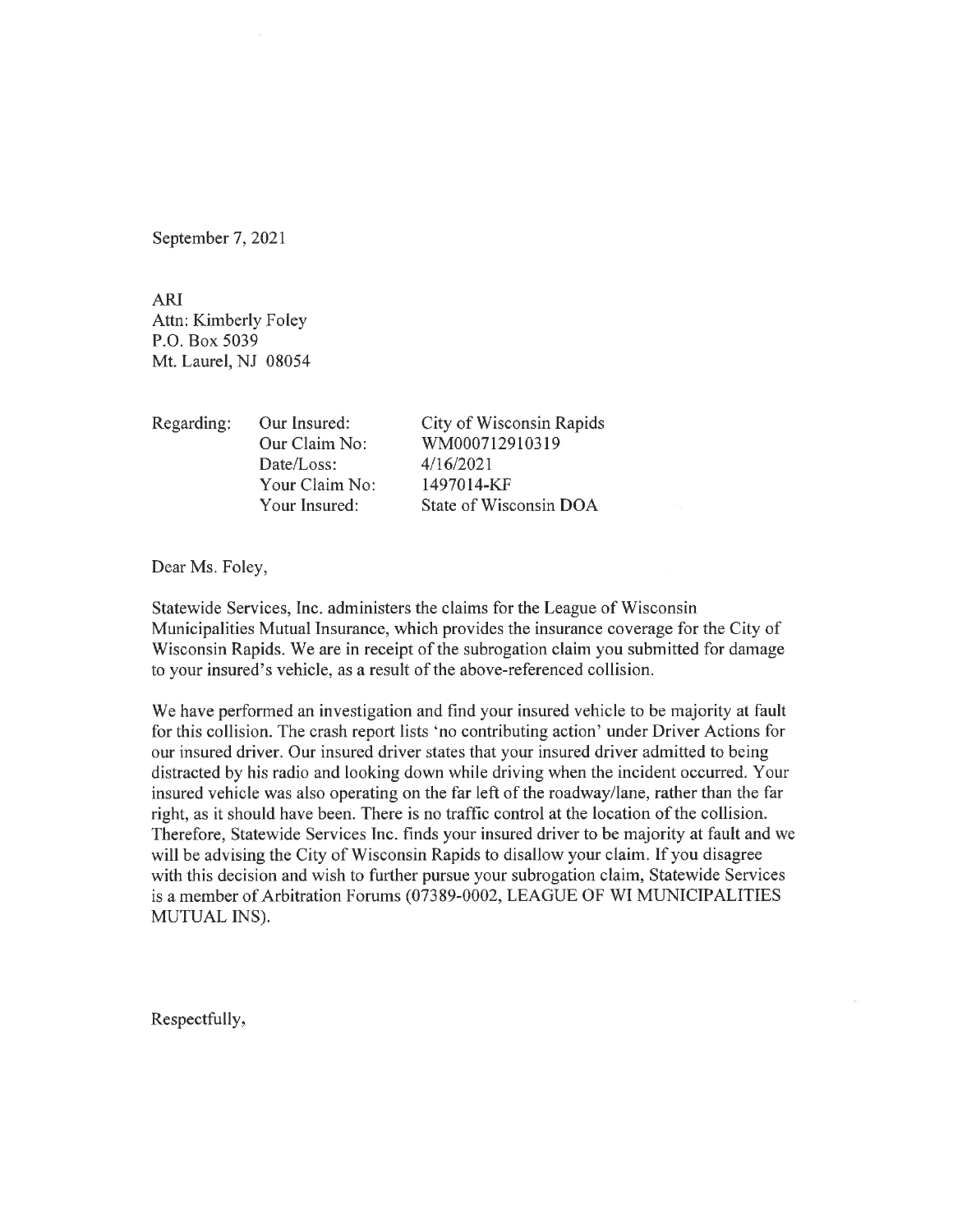Sarah Bourgeois, AINS Claims Rep. II Statewide Services Inc. PO Box 5555 Madison, WI 53705-0555 608-828-5439 Phone 800-854-1537 Fax sbourgeois@statewidesvcs.com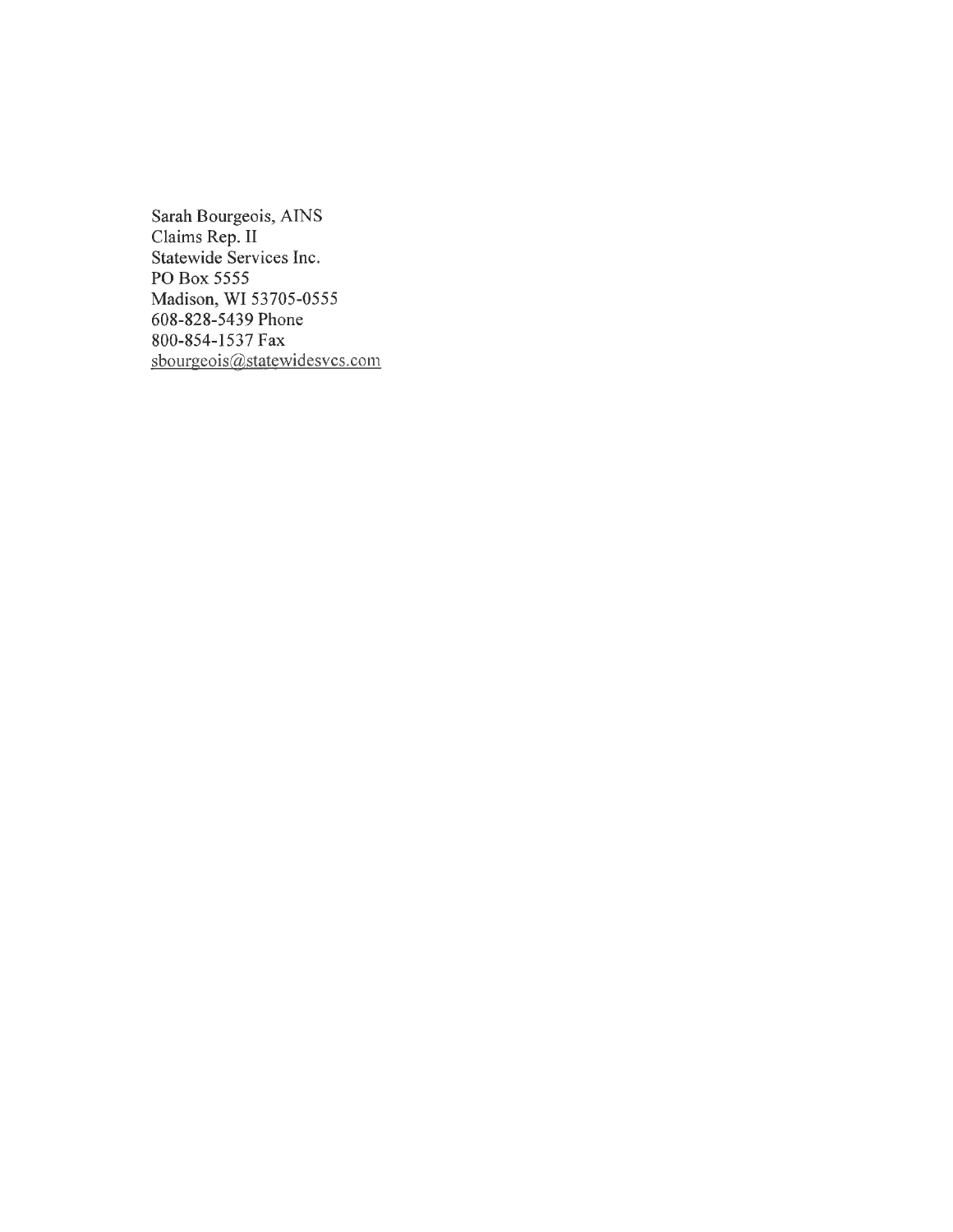# raSmith

#### **PROFESSIONAL SERVICES AGREEMENT BETWEEN CLIENT AND PROFESSIONAL**

**THIS IS A SUBCONSULTANT AGREEMENT** effective as of **October 20, 2021** ("Effective Date") between the **City of Wisconsin Rapids, WI** ("Client") and **R.A. Smith, Inc.** ("Professional").

Client's Project, of which Professional's services under this Agreement are a part, is generally identified as follows:

**Wisconsin Rapids TU Support Services** ("Project").

Professional's services under this Agreement are generally identified as follows:

Services to support development and implementation of a Transportation Utility in the City of Wisconsin Rapids, as requested by Client ("Services").

Client and Professional further agree as follows:

#### 1.01 *Basic Agreement and Period of Service*

- A. Professional shall provide or furnish Services solely for the benefit of Client as requested by the Client, and may include (but are not limited to) the following tasks:
	- 1. Transportation Utility Ordinance Review: Assist with review and development of ordinance provisions to authorize establishment of a transportation utility, including definition, operating parameters and policy provisions.
	- 2. Transportation Utility Policy Development: Assist with development of policies, processes and forms to support administration of a transportation utility as defined and authorized by an approved transportation utility ordinance.
	- 3. Transportation Utility Account Definition: Assist with development of transportation utility accounts based on existing City of Wisconsin Rapids utility accounting and property use information, including correlation with existing parcel-based trip generation data and determination of sub-parcel utility account trip generation assignments.
	- 4. Trip Generation Assignment: Provide support for development of trip generation assignments based on functional land uses and property scalar factors in accordance with ITE Trip Generation and other available data for specific utility accounts.
	- 5. Transportation Utility Model Support: Provide technical support for use and implementation of a tripgeneration based spreadsheet model developed under prior authorization.
	- 6. Education and Outreach: Provide information and materials in support of education and outreach efforts for general transportation utility information and/ or for individual customer trip generation determinations.
- B. Professional may furnish services in addition to those set forth above as requested or required because of changes in the Project and upon Client authorization of such Additional Services and related fees. Such Additional Services may include:
	- 1. Meetings with Client staff, City officials or property owners.
	- 2. Assistance with TUF updates and appeal processing.
	- 3. Other tasks not identified above.
- Tasks will begin following authorization and proceed in accordance with a mutually determined schedule at the time of the request.

#### 2.01 *Payment Procedures*

*A. Invoices:* Professional *shall prepare invoices in accordance with its standard invoicing practices and submit the invoices to Client on a monthly basis. Invoices are due and payable within 30 days of invoice date. If Client fails to make any payment due Professional for Services, Additional Services, and expenses within 30 days after receipt of Professional's invoice, then (1) the amounts due Professional will be increased at the rate of 1.0% per month (or the maximum rate of interest permitted by law, if less) from said thirtieth day, and (2) in addition Professional may, after giving seven days written notice to Client, suspend Services under this Agreement until*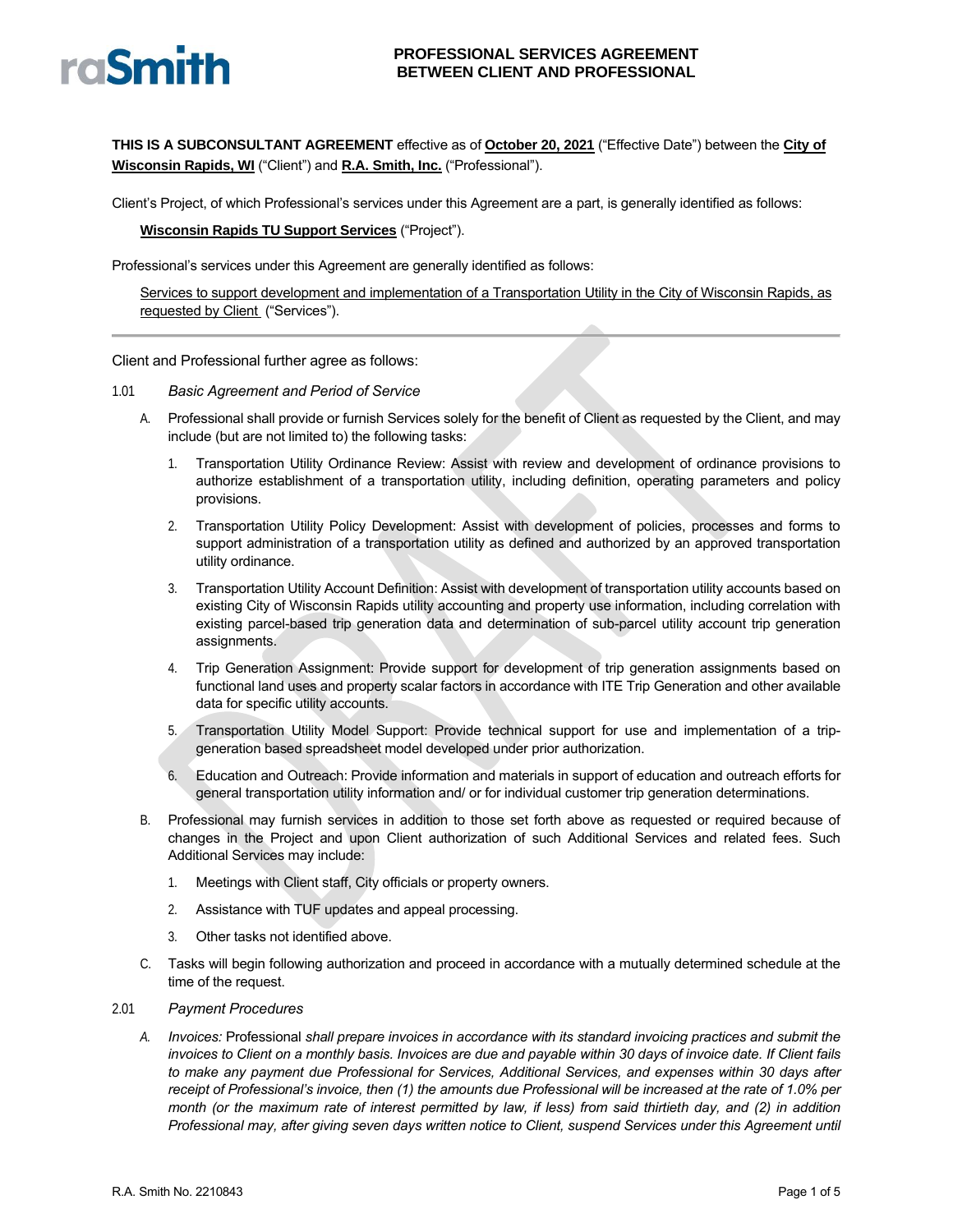

*Professional has been paid in full all amounts due for Services, Additional Services, expenses, and other related charges. Client waives any and all claims against Professional for any such suspension.*

B. *Payment:* As compensation for Professional providing or furnishing Services and Additional Services, Client shall pay Professional as set forth in this agreement. If Client disputes an invoice, either as to amount or entitlement, then Client shall promptly advise Professional in writing of the specific basis for doing so, may withhold only that portion so disputed, and must pay the undisputed portion.

#### 2.02 *Basis of Payment*

- A. Client shall pay Professional for Services on a time-and-expense basis for all labor charged in support of the project. Usual and customary expenses such as printing, delivery, and postage will be billed at cost as a reimbursable expense, as well as travel at current IRS standard mileage rates. Labor will be charged for the services provided based upon the assigned staff's applicable billing class, the nature of the services provided and to not exceed the hourly labor rates published on the attached Professional Fees Rate Schedule – General 2021 Rates through 2022 and may be adjusted to those published on an updated Professional Fees Rate Schedule in place for services extending beyond 2022.
- B. Additional Services: Payment for Additional Services will be made on the same basis as stated above.

#### 3.01 *Suspension and Termination*

- A. The obligation to continue performance under this Agreement may be suspended:
	- 1. *By Client*: Client may suspend the Project for up to 90 days upon seven days written notice to Professional.
	- 2. *By Professional*: Professional may, after giving seven days written notice to Client, suspend services under this Agreement if Client has failed to pay Professional for invoiced services and expenses, as set forth in this Agreement.
- B. The obligation to continue performance under this Agreement may be terminated:
	- 1. For cause,
		- a. By either party upon 14 days written notice in the event of substantial failure by the other party to perform in accordance with the Agreement's terms through no fault of the terminating party. Failure to pay Professional for its services is a substantial failure to perform and a basis for termination.
		- b. By Professional:
			- 1) Upon seven days written notice if Client demands that Professional furnish or perform services contrary to Professional's responsibilities as a licensed professional; or
			- 2) Upon seven days written notice if the Professional's Services are delayed for more than 90 days for reasons beyond Professional's control, or as the result of the presence at the Site of undisclosed Constituents of Concern.
		- c. By Client, for convenience, effective upon Professional's receipt of written notice from Client
		- d. Professional shall have no liability to Client on account of a termination for cause by Professional.
		- e. Notwithstanding the foregoing, this Agreement will not terminate as a result of a substantial failure under this section if the party receiving such notice begins, within seven days of receipt of such notice, to correct its substantial failure to perform and proceeds diligently to cure such failure within no more than 30 days of receipt of notice; provided, however, that if and to the extent such substantial failure cannot be reasonably cured within such 30 day period, and if such party has diligently attempted to cure the same and thereafter continues diligently to cure the same, then the cure period provided for herein shall extend up to, but in no case more than, 60 days after the date of receipt of the notice.
- C. In the event of any termination under this section, Professional will be entitled to invoice Client and to receive full payment for all Services and Additional Services performed or furnished in accordance with this Agreement, plus reimbursement of expenses incurred through the effective date of termination in connection with providing the Services and Additional Services, and Professional's consultant's charges, if any.
- 4.01 *Successors, Assigns, and Beneficiaries*
	- A. Client and Professional are hereby bound and the successors, executors, administrators, and legal representatives of Client and Professional are hereby bound to the other party to this Agreement and to the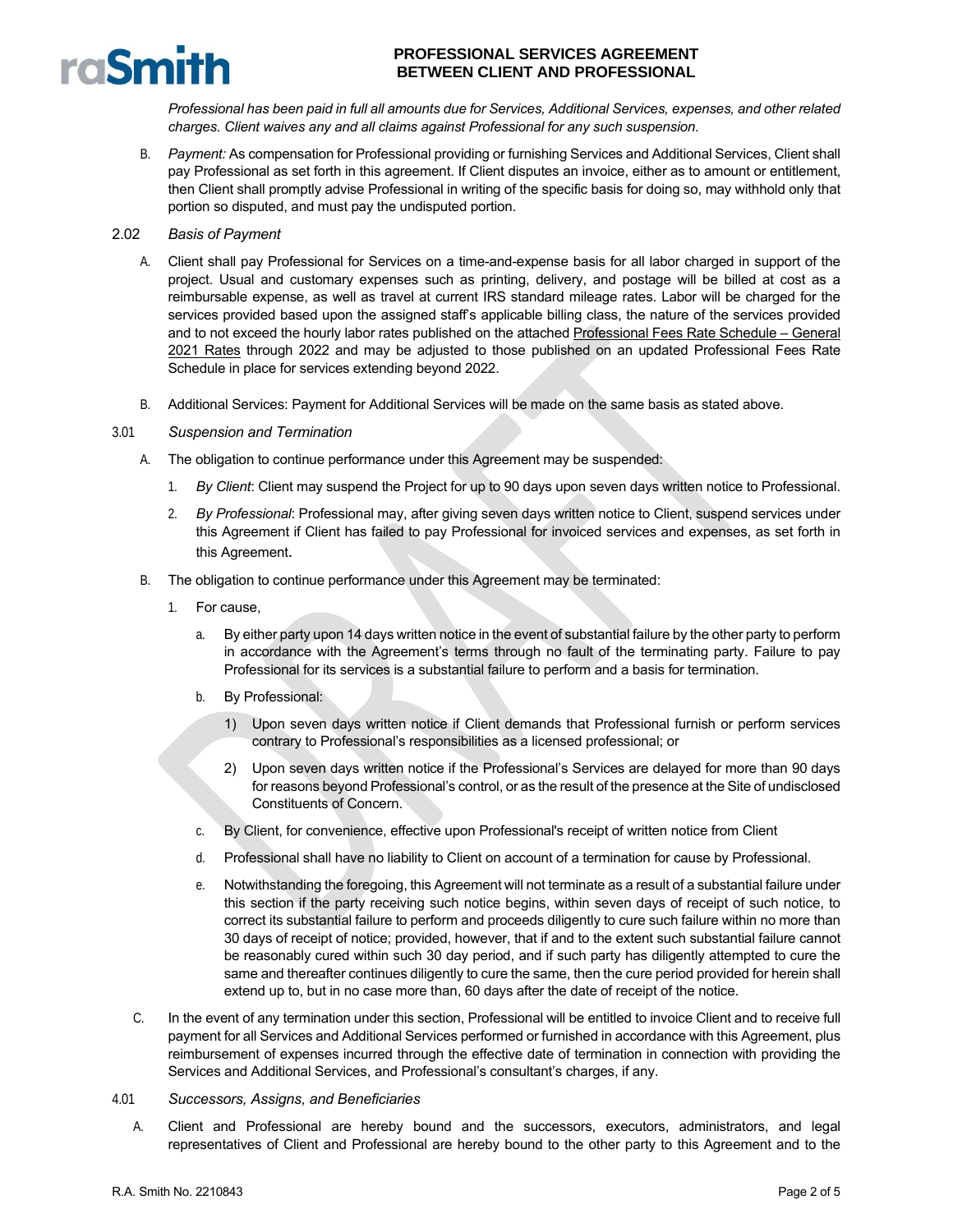successors, executors, administrators, and legal representatives (and said assigns) of such other party, in respect of all covenants, agreements, and obligations of this Agreement.

- B. Neither Client nor Professional may assign, sublet, or transfer any rights under or interest (including, but without limitation, money that is due or may become due) in this Agreement without the written consent of the other party, except to the extent that any assignment, subletting, or transfer is mandated by law. Unless specifically stated to the contrary in any written consent to an assignment, no assignment will release or discharge the assignor from any duty or responsibility under this Agreement.
- C. Unless expressly provided otherwise, nothing in this Agreement shall be construed to create, impose, or give rise to any duty owed by Client or Professional to any Constructor, other third-party individual or entity, or to any surety for or employee of any of them. All duties and responsibilities undertaken pursuant to this Agreement will be for the sole and exclusive benefit of Client and Professional and not for the benefit of any other party.

#### 5.01 *General Considerations*

A. Standard of Care

raSmith

The standard of care for all professional engineering and related services performed or furnished by Professional under this Agreement will be the care and skill ordinarily used by members of the subject profession practicing under similar circumstances at the same time and in the same locality. Professional makes no warranties, express or implied, under this Agreement or otherwise, in connection with any services performed or furnished by Professional. Subject to the foregoing standard of care, Professional and its consultants may use or rely upon design elements and information ordinarily or customarily furnished by others, including, but not limited to, specialty contractors, manufacturers, suppliers, and the publishers of technical standards.

B. Design Without Construction Phase Services

Professional shall not at any time supervise, direct, control, or have authority over any Constructor's work, nor shall Professional have authority over or be responsible for the means, methods, techniques, sequences, or procedures of construction selected or used by any Constructor, or the safety precautions and programs incident thereto, for security or safety at the Project site, nor for any failure of a Constructor to comply with laws and regulations applicable to such Constructor's furnishing and performing of its work. Professional shall not be responsible for the acts or omissions of any Constructor. Professional neither guarantees the performance of any Constructor nor assumes responsibility for any Constructor's failure to furnish and perform its work.

C. Opinions of Cost

Professional's opinions (if any) of probable construction cost are to be made on the basis of Professional's experience, qualifications, and general familiarity with the construction industry. However, because Professional has no control over the cost of labor, materials, equipment, or services furnished by others, or over contractors' methods of determining prices, or over competitive bidding or market conditions, Professional cannot and does not guarantee that proposals, bids, or actual construction cost will not vary from opinions of probable construction cost prepared by Professional. If Client requires greater assurance as to probable construction cost, then Client agrees to obtain an independent cost estimate. Professional shall not be responsible for any decision made regarding the construction contract requirements, or any application, interpretation, clarification, or modification of the construction contract documents other than those made by Professional or its consultants.

D. Use of Documents

All documents prepared or furnished by Professional are instruments of service, and Professional retains an ownership and property interest (including the copyright and the right of reuse) in such documents, whether or not the Project is completed. Client shall have a limited license to use the documents on the Project, extensions of the Project, and for related uses of the Client, subject to receipt by Professional of full payment due and owing for all Services and Additional Services relating to preparation of the documents and subject to the following limitations:

- 1. Client acknowledges that such documents are not intended or represented to be suitable for use on the Project unless completed by Professional, or for use or reuse by Client or others on extensions of the Project, on any other project, or for any other use or purpose, without written verification or adaptation by Professional;
- 2. Any such use or reuse, or any modification of the documents, without written verification, completion, or adaptation by Professional, as appropriate for the specific purpose intended, will be at Client's sole risk and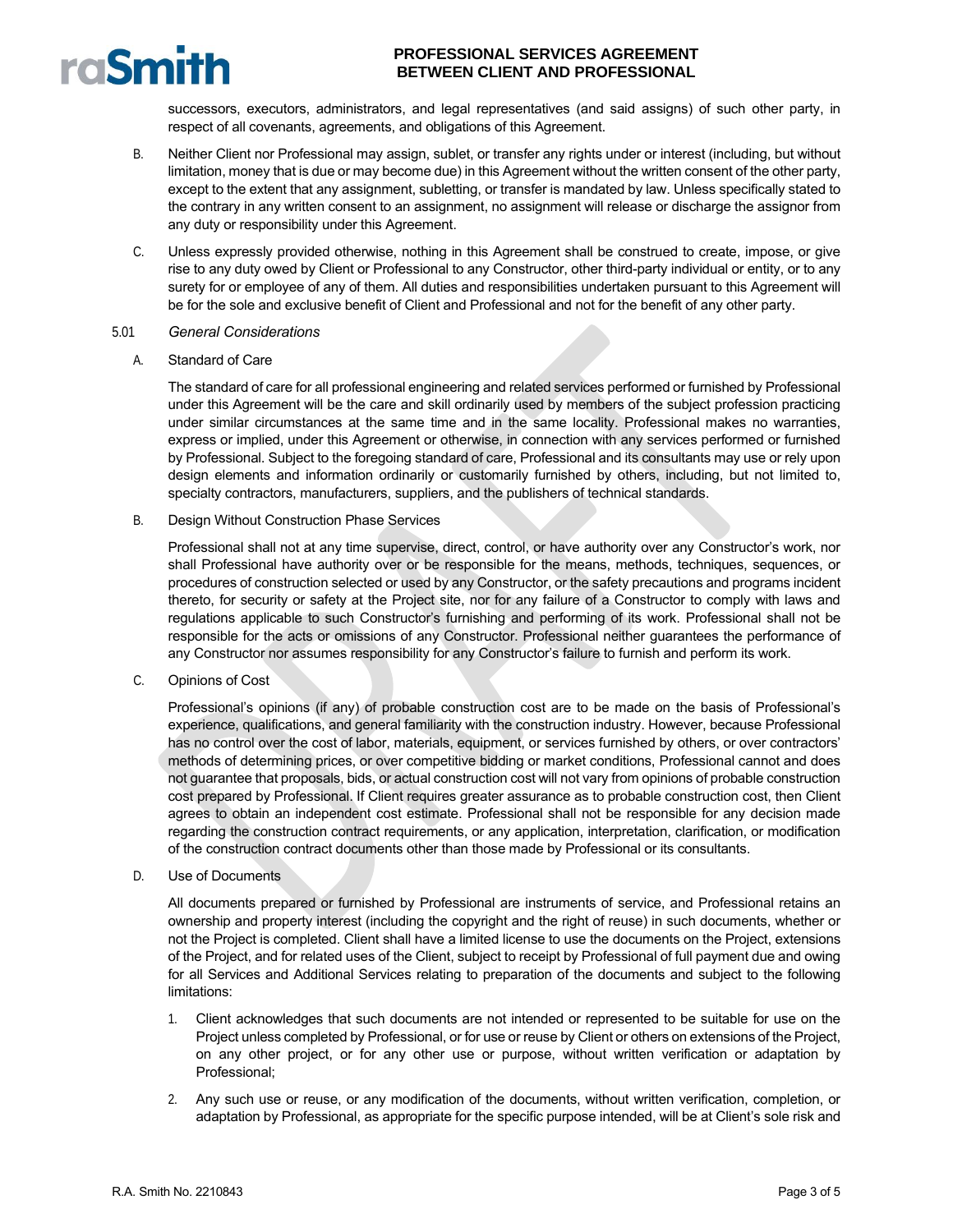

without liability or legal exposure to Professional or to its officers, directors, members, partners, agents, employees, and consultants;

- 3. Client shall indemnify and hold harmless Professional and its officers, directors, members, partners, agents, employees, and consultants from all claims, damages, losses, and expenses, including attorneys' fees, arising out of or resulting from any use, reuse, or modification of the documents without written verification, completion, or adaptation by Professional; and
- 4. Such limited license to Client shall not create any rights in third parties.
- E. Liability

To the fullest extent permitted by Laws and Regulations, and notwithstanding any other provision of this Agreement, the total liability, in the aggregate, of Professional and Professional's officers, directors, employees, and Consultants, to Client and anyone claiming by, through, or under Client for any and all injuries, claims, losses, expenses, costs, or damages whatsoever arising out of, resulting from, or in any way related to the Project, Professional's or its Consultants services or this Agreement from any cause or causes whatsoever, including but not limited to the negligence, professional errors or omissions, strict liability, breach of contract, indemnity obligations, or warranty express or implied of Professional or Professional's officers, directors, employees, or Consultants shall not exceed the total amount of \$50,000 or the total compensation received by Professional under this Agreement, whichever is less.

F. Indemnification

To the fullest extent permitted by Laws and Regulations, Client shall indemnify and hold harmless Professional and Professional's officers, directors, employees, and Consultants from and against any and all claims, costs, losses and damages (including but not limited to all fees and charges of Professionals, architects, attorneys, and other professionals, and all court, arbitration, or other dispute resolution costs) arising out of or relating to the Project, provided that any such claim, cost, loss, or damage is attributable to bodily injury, sickness, disease, or death or to injury to or destruction of tangible property (other than the Work itself), including the loss of use resulting therefrom, but only to the extent caused by any negligent act or omission of the Client or Client's officers, directors, members, partners, agents, employees, consultants, or others retained by or under contract to the Client with respect to this Agreement or to the Project.

G. Dispute Resolution

Client and Professional agree to negotiate each dispute between them in good faith during the 30 days after written notice of dispute. If negotiations are unsuccessful in resolving the dispute, then the dispute shall be mediated. If mediation is unsuccessful, then the parties may exercise their rights at law. The venue for all disputes shall be the state of Wisconsin. Attorney fees will be borne by the non-prevailing party.

H. Governing Law

This Agreement is to be governed by the law of the state of Wisconsin.

#### 6.01 *Agreement*

- A. This Agreement (including any expressly incorporated attachments), constitutes the entire agreement between Client and Professional and supersedes all prior written or oral understandings. This Agreement may only be amended, supplemented, modified, or canceled by a duly executed written instrument. Nothing in this Agreement between Professional and Client shall create a contractual relationship between either Professional and Client and an outside third party.
- 7.01 *Lien Notice*
	- A. As required by the Wisconsin construction lien law, Professional hereby notifies Client that persons or companies performing, furnishing, or procuring labor, services, materials, plans, or specifications for the construction on Client's land may have lien rights on Client's land and buildings if not paid. Those entitled to lien rights, in addition to the undersigned Professional, are those who contract directly with the Client or those who give the Client notice within 60 days after they first perform, furnish, or procure labor, services, materials, plans or specifications for the construction. Accordingly, Client probably will receive notices from those who perform, furnish, or procure labor, services, materials, plans, or specifications for the construction, and should give a copy of each notice received to the mortgage lender, if any. Professional agrees to cooperate with the Client and the Client's lender, if any, to see that all potential lien Professionals are duly paid.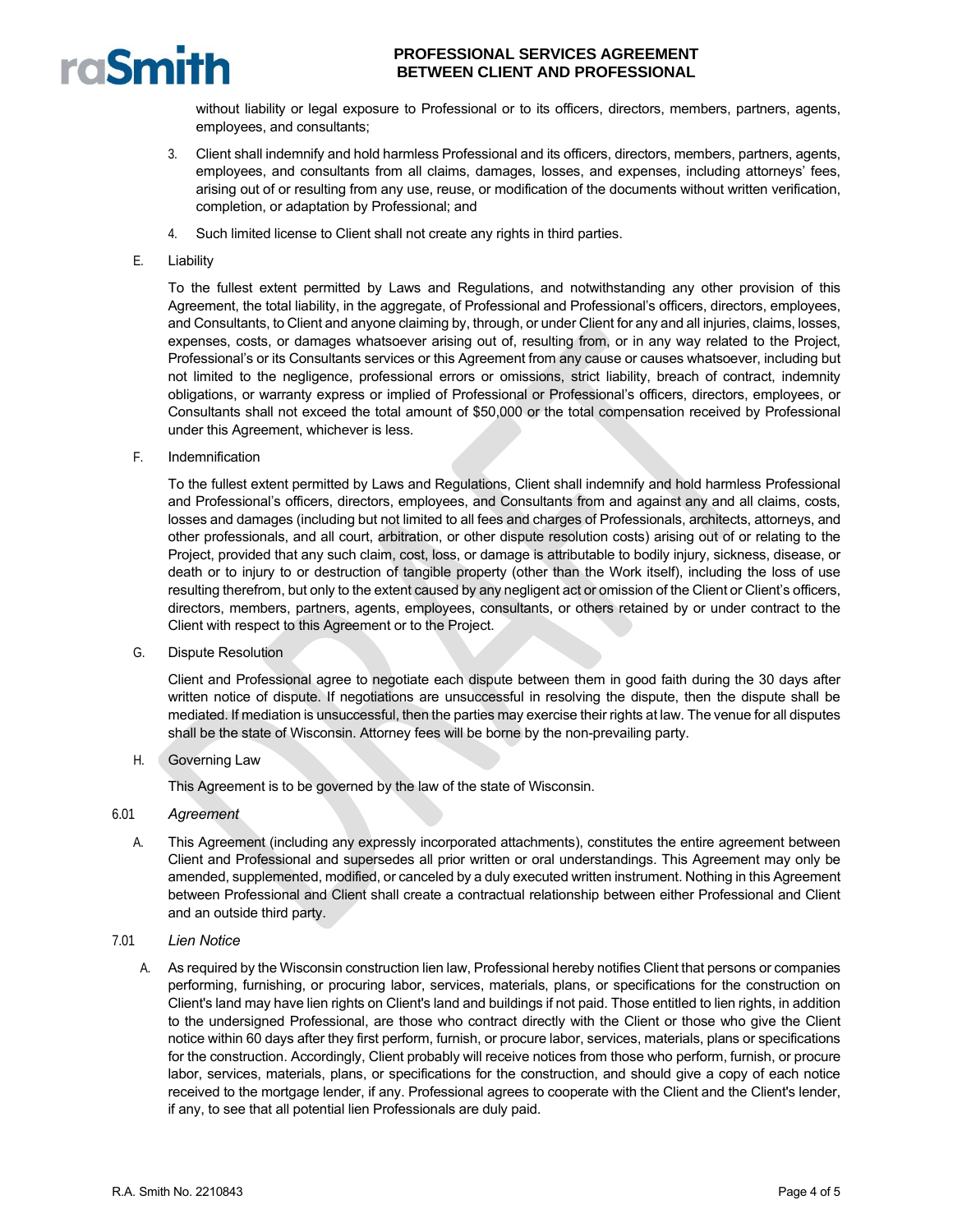

IN WITNESS WHEREOF, the parties hereto have executed this Agreement, the Effective Date of which is indicated on page 1.

| Project Name:                         | <b>Wisconsin Rapids TU Support Services</b>                                     |                                    |                                                                                          |
|---------------------------------------|---------------------------------------------------------------------------------|------------------------------------|------------------------------------------------------------------------------------------|
| Client:                               | <b>City of Wisconsin Rapids, WI</b>                                             | Professional:                      | R.A. Smith, Inc.                                                                         |
| By:                                   |                                                                                 | By:                                |                                                                                          |
| Print name:                           |                                                                                 | Print name:                        | Jeff Mazanec, PE                                                                         |
| Title:                                | <u> 1990 - Johann Barnett, f</u>                                                | Title:                             | Sr. Consultant                                                                           |
| Date Signed:                          |                                                                                 | Date Signed:                       |                                                                                          |
|                                       |                                                                                 | Firm's Certificate No.: 1R12170    | State of:<br>Wisconsin                                                                   |
|                                       | Address for Client's receipt of notices:                                        |                                    | Address for Professional's receipt of notices:                                           |
| (715) 421-8200<br>jterry@wirapids.org | City of Wisconsin Rapids<br>444 West Grand Avenue<br>Wisconsin Rapids, WI 54495 | R.A. Smith, Inc.<br>(920) 843-5734 | 100 W. Lawrence Street, Suite 412<br>Appleton, WI 54911-5754<br>Jeff.Mazanec@raSmith.com |

Attachment: R.A. Smith, Inc. Professional Fees Rate Schedule – General 2021 Rates